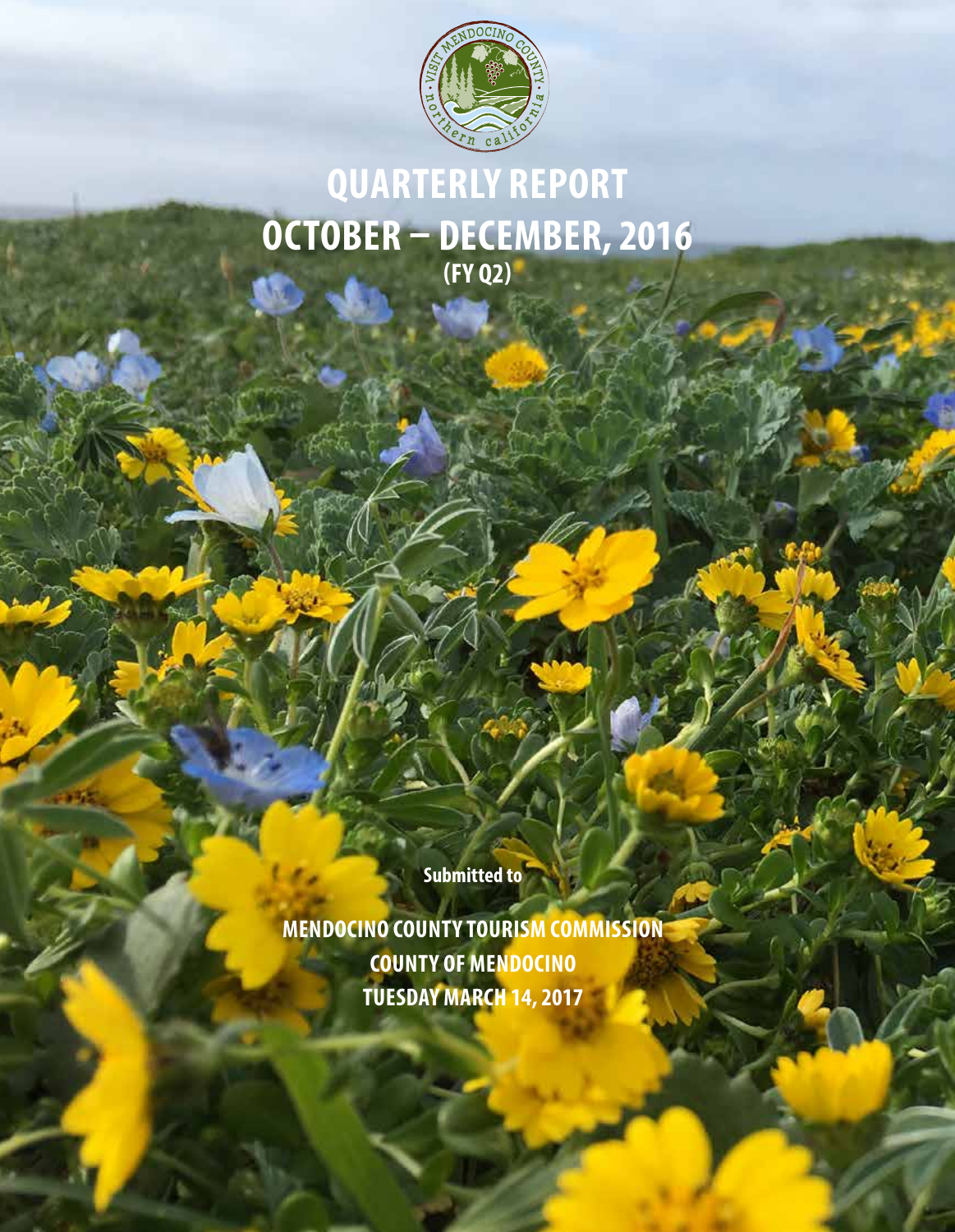# quarterly activities report october – december 2016

Marketing Plan strategic goals are:

- Increase overall visitation to Mendocino County, specifically in the spring and fall shoulder seasons
- Increase length of stay per visitation
- Increase visitor spending per day

# advertising & paid media

The second quarter of the fiscal year saw the start of digital marketing efforts across a variety of channels. The following advertising and paid media campaigns ran in the second quarter for total gross cost of \$75,507.17. Co-operative offsets totaled \$6,000; added value to programs was \$11,049. To December 31, 2016, the gross advertising and paid media expense is \$164,353.84

#### **CC Media**

• Digital marketing media buys are made by CC Media with an expenditure of \$34,365 for the quarter. Campaigns included Google general search and remarketing, pet-friendly, lodging, events, Queerty/Gay Cities, and geofencing. Over 4.6 million impressions were recorded with 18,893 click-throughs to the VisitMendocino.com website. The average click-through rate was 0.41% with an average cost per click of \$2.54.

#### **Other Digital Campaigns**

- TravelGuidesFree.com: cost \$450 for the quarter with 1,213 consumer leads and 38 email opt-ins.
- VacationFun.com: cost \$2,437.50 with 422 consumer leads and 69 email opt-ins. In addition to this lead generating program, a nationwide contest is running, promoting the Mendocino County destination; cost per lead is \$5.78.
- Bay Area News Group: \$2,500 with an 0.04% click-through rate (311 clicks at \$8.04 each). The digital served as an additional part of the print package of Eat Drink Play.
- TripAdvisor.com: \$3,750 with 7,289 clicks (CPC \$0.51 each).
- DogTrekker continues as a valued partner to Visit Mendocino County. The program cost is \$671 per month for a total of \$2,013 for the quarter with 2,123 click-throughs (CPC at \$0.95 each).

#### **Direct Mail**

• Direct mail campaign dropped in October 2016: a postcard with a festival and event calendar to 20,000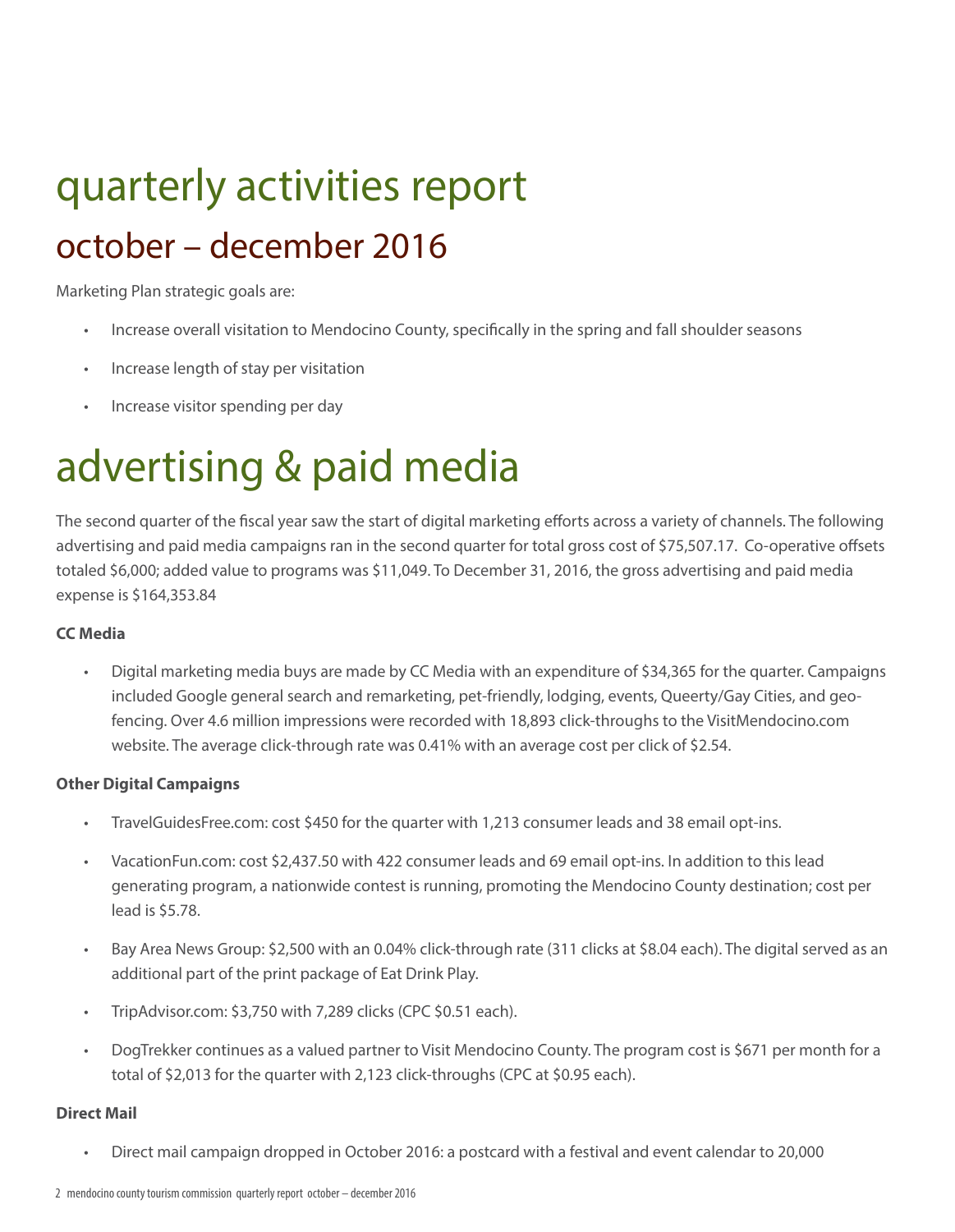households in the Santa Rosa, Sacramento, Berkeley, and San Francisco regions with income \$135k and above; goal is to increase exposure and traffic to events through April 2017. Cost of the program was \$5,507 plus postage for a total of \$11,000. ROI is 1,031 site visits for a CPC of \$10.67 and a CPD (cost per distribution) \$0.55.

#### **E-Newsletter**

• Mother Jones ran a dedicated email in October highlighting the Mushroom, Wine & Beer Festival. The email went to 23,327 subscribers. The cost was \$1,170 with an impressive open rate of 19.2% but only 97 click-throughs to the website. Costs were offset by \$150 with the Mendocino County Museum as a co-op partner.

#### **Print Advertising**

- On the print side, Alaska Airlines ran a one-page advertorial and two pages of cooperative advertising in their December in-flight magazine. Distribution is estimated at 630,000. MCTC's investment was \$14,905 with a \$6,000 coop offset and an added value of \$4,800 for an editorial that the PR team worked on with Paradigm Media.
- The VIA magazine consumer leads, which totaled 228 and 35 email opt-ins, tapered off during the quarter.

#### **Coming Up**

• Campaigns starting third quarter and beyond include Today's Bride (print and digital); Bay Area News Group Eat, Drink, Play section (January 8, 2017); Small Market Meetings (digital stand-alone emails); Mother Jones e-newsletter; HomeAway.com (digital); Comcast (broadcast ads in Sacramento and parts of the Bay Area and Sports Network); California 2017 Official Visitor's Guide (Visit CA).

# website & social media

### website

- The VisitMendocino.com website continues to be updated and enhanced. Plans are being formed for a website refresh including back-end updates, reorganization of content, and an SEO review. Partners and community members are encouraged to post their own events directly to the site.
- Our website blogs continue to be a hit with readers. In the past quarter, we've published 12 blogs:
	- \* There's a Winesong in the Autumn Air
	- It Must be Time for Vacation!
	- Not Your Average Pet!
	- **Mushroom Mania**
	- Catch of the Day!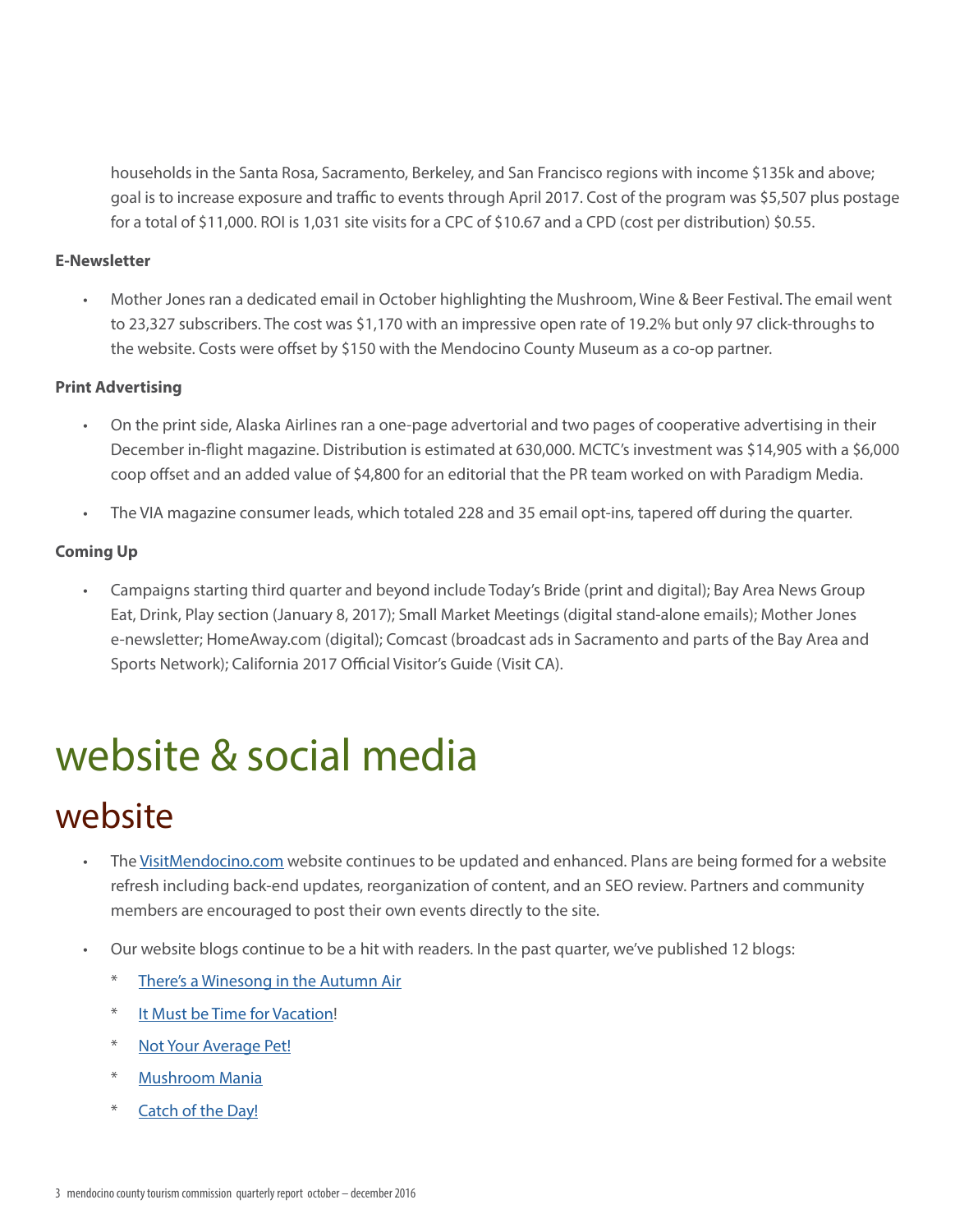- \* The Spirits of Mendocino County
- \* Explore the Unknown
- \* Adventure in Mendocino County
- \* Make Merry in Mendocino County
- Mendo-Made Stocking Stuffers
- \* Storms and Where to Watch Them!
- \* Well, Well, Wellness... it's 2017!

We continue to carry key messaging across multiple platforms: blog, monthly consumer newsletter, and social media for highest audience penetration.

### google analytics october – december

Analytics for the quarter rose for October and then slipped; the number of users rose by approximately 6,000 vs. the previous quarter. The percentage of new visitors to the site fell from 78.8% to 74.6%.

|                          | october | november | december | total/avg |
|--------------------------|---------|----------|----------|-----------|
| unique visits (sessions) | 20,036  | 17,353   | 18,955   | 56,344    |
| <b>users</b>             | 15,539  | 13,769   | 15,393   | 44,701    |
| avg. time on site        | 0:02.52 | 0:02.50  | 0:02.27  | 0:02:43   |
| avg. bounce rate         | 58.84%  | 58.00%   | 60.93%   | 59.26%    |
| new sessions             | 73.05%  | 74.13%   | 76.50%   | 74.56%    |
|                          |         |          |          |           |







**Top search channels** are shown in the following graphics, quarter 2 vs. quarter 1.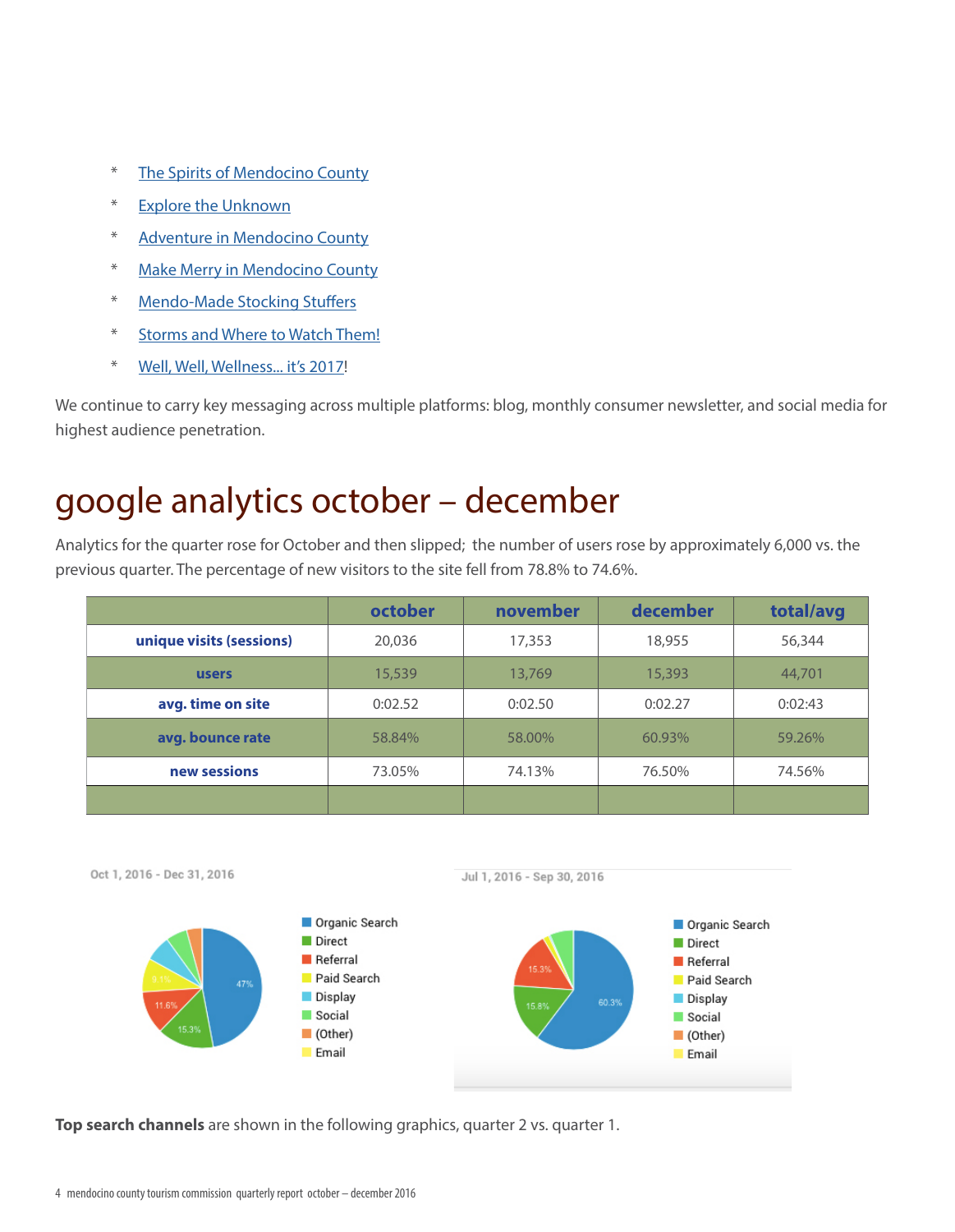Website users continue to come from major gateway markets, including San Francisco, Sacramento, and Los Angeles. Analytics for the quarter indicate the top five landing pages (that is, the first page the user first goes to) include the home page, Mushroom festival, lodging, events, Crab Festival.

### social media

- We continue to grow our Facebook presence and drive viral growth. Our focused posts aim to highlight the beauty of the county and tell the unique story of the destination. Facebook fan growth has slowed, with the addition of 325 fans for the quarter, bringing the total to 55,297.
- The **"Top Five" Facebook posts** by enagagement are:
	- 1. Make Merry in Mendocino County -- reach: 4,704; engagement: 9.6% (12/2/16)
	- 2. Our Mendocino County redwoods are thankful for the rain. What's your favorite Mendocino County redwood forest? -- reach: 27,047; engagement: 9.6% (10/25/16)
	- 3. We love when you visit, but you might want to use Highway 20 instead. -- reach: 6,061; engagement: 9.2% (11/15/16)
	- 4. If traffic's getting you down, come on up. Our roads lead you to beautiful places. Definitely something to be thankful for. -- reach: 9,696; engagement: 8.4% (11/21/16)
	- 5. It's time to get crabby, but not because it's Monday. -- reach: 43,917; engagement: 8.3% (12/12/16)

#### **Facebook demographics** are:

#### **Gender**

32% Male & 68% Female

#### **Country Top 5**

- \* US: 53,467)
- \* Mexico: 196)
- \* U.K.: 194
- Philippines: 142
- \* Italy: 97

#### **Top 5 Out-of-County Cities**

- Sacramento
- **Ukiah**
- San Francisco
- Stockton
- San Jose

Our **Instagram** presence continues to grow, increasing from 5,630 to 6,251 followers.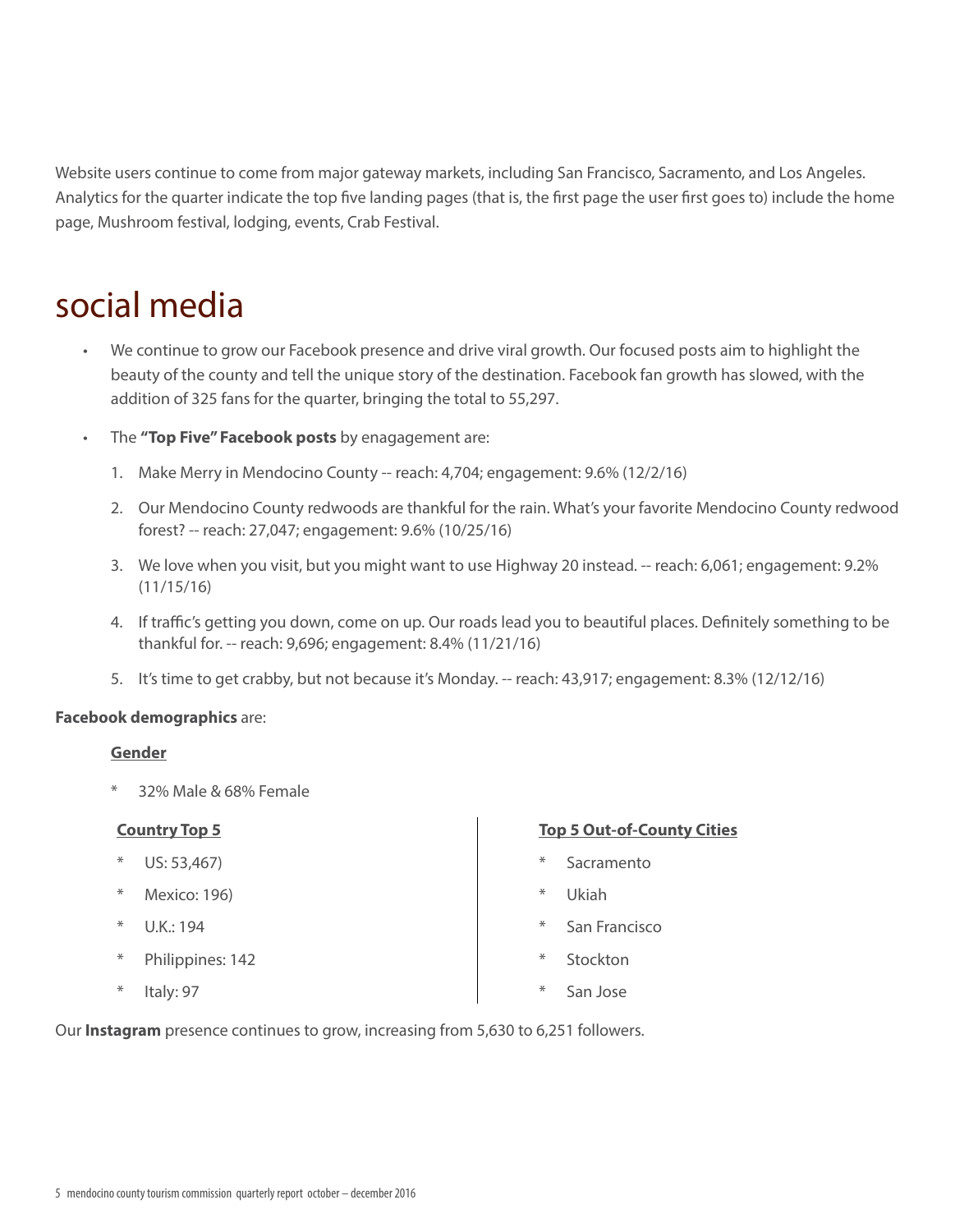# public relations

Public relations continues to be a strong pillar of the Mendocino County Tourism Commission. Following on from the prior quarter, PR gained placements in A-list publications such as *Sunset, Los Angeles Times, Forbes.com, Modern Luxury, KRON-4,* and *Vogue*, among many others! Public relations efforts have paid off with well above expected media coverage and impressions. FAM trips continue to be of a high caliber and produced numerous articles in the mainstream press. We expect our current successes to carry forward through the second half of the fiscal year.

Due to a change in personnel at Destination Counselors International (DCI), who were retained in the first quarter, PR results from their organization were not as expected. DCI was pivotal in setting up a highly successful NYC media mission attended by Koleen Hamblin with A-list media including *Rolling Stone, Organic Life, AM New York, Travel + Leisure, Sherman's Travel; Hemispheres, Martha Stewart Weddings*, and *Thrillist* (see Chelsea Davis below). The Marketing Committee made the decision to terminate DCI's contract as of November 30, 2016.

### press visits october – december (KOLI Communications)

| name                    | publication                | <b>FAM trip</b> |
|-------------------------|----------------------------|-----------------|
| <b>Jackie Burrell</b>   | <b>Bay Area News Group</b> | October 9 & 10  |
| <b>Alex Pulaski</b>     | Alaska Airlines, LA Times  | October 13–16   |
| <b>Leilani Labong</b>   | 7x7.com                    | November 5 & 6  |
| <b>Kathy Chin Leong</b> | South Bay Accent Magazine  | December 13-16  |
| <b>Chelsea Davis</b>    | 7x7.com                    | December 19-21  |

## media placements & reach

- Reporting for the second quarter of the fiscal year reveals 122 media placements, with 45+million impressions and an advertising equivalency of \$5,253,494.
- We issued four press releases to over 2,000 outlets:
	- New York Hot Sheet
	- \* Welltality is the New Hospitality
	- \* Crab Fest Media Alert
	- \* Winter Events in Mendocino County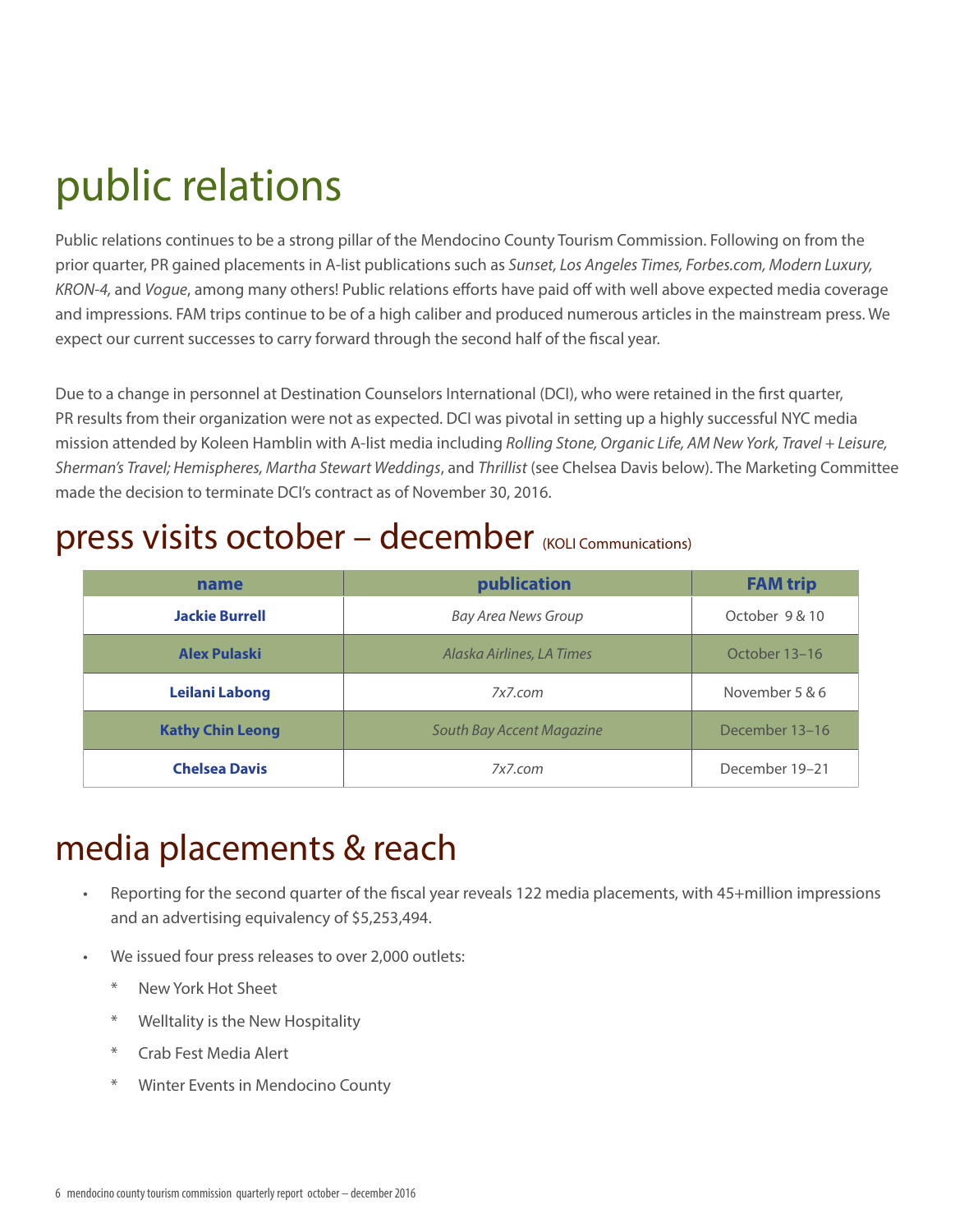### sample placements

The following are a sampling of *some* of the stories that hit the print and online press during the first quarter. All our media articles are stored in a digital archive. Please call our Fort Bragg office if you would like to review them.

| <b>Modern Luxury SF</b> | <b>Forbes</b>            | <b>VIA</b>              | Sunset        |
|-------------------------|--------------------------|-------------------------|---------------|
| KRON4                   | Seattle Times            | San Francisco Chronicle | 7x7.com       |
| Los Angeles Times       | Sacramento Bee           | <b>East Bay Times</b>   | AFAR magazine |
| <b>Travel Weekly</b>    | Alaska Airlines inflight | New York magazine       | Voque         |



## video shoot

Filming is complete on the video. Staff and contractors are working on the release date.

## hidden object game

The hidden object game, depicting ten iconic Mendocino County scenes, is set for release, most likely March 2017. The game will be offered as a free download on both Google and iOS app stores. It will be publicized via the consumer e-newsletter and on the VMC website.

## marketing committee

The Marketing Committee continues to meet on a regular basis to make recommendations regarding PR and marketing programs.

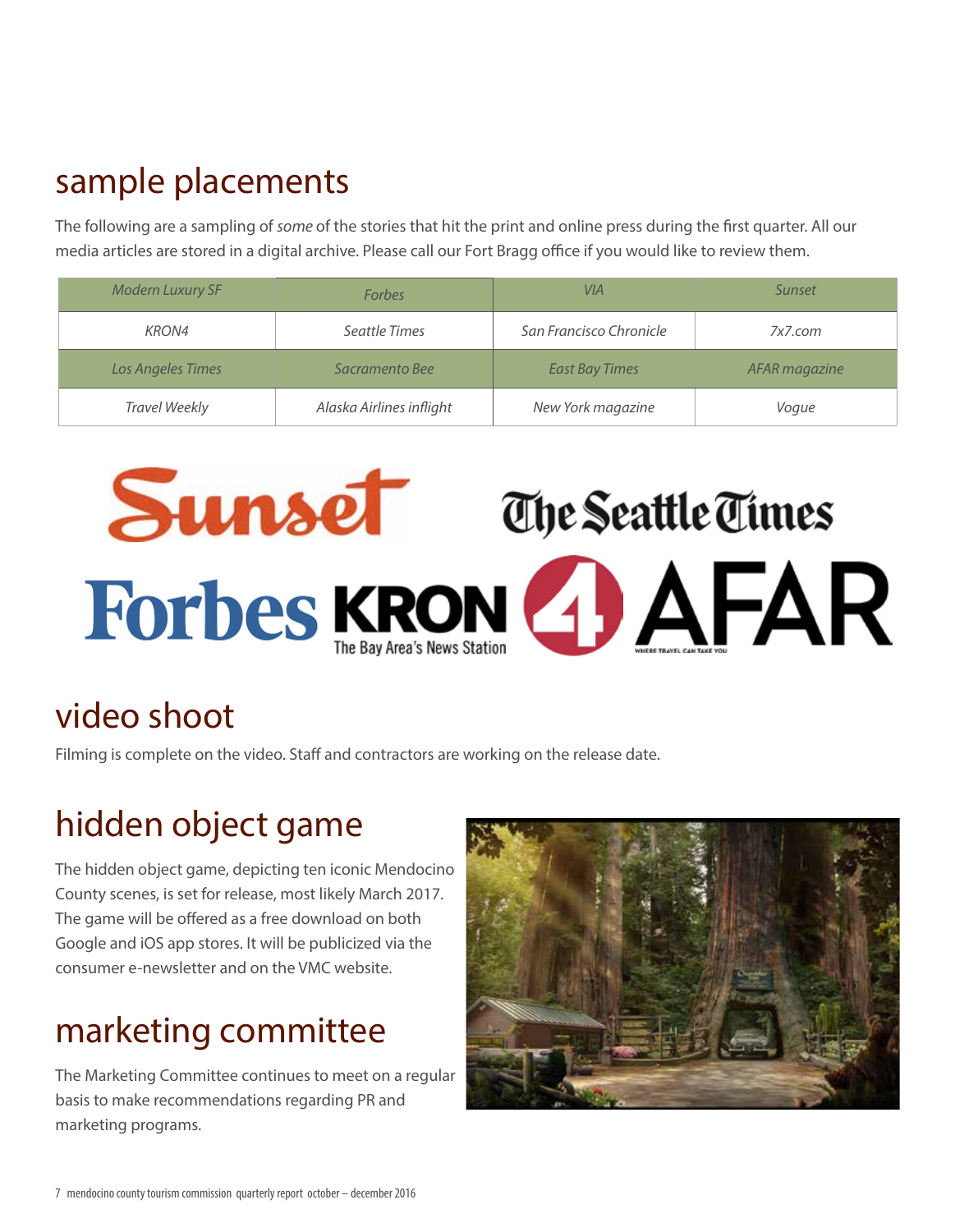# sales

- Representing the North Coast tourism Council, participated in the Visit CA Canadian mission. Met with approximately 400 retail agents and 50 tour operators in Montreal, Toronto, and Vancouver. Canada is the number one international market for Mendocino County. Shared leads with our partners.
- Attended the Here and There Trade Show in Portland OR. Oregon is one of our secondary markets and there was a lot of interest in Mendocino County. Obtained several hundred names for our database.
- Outreach to stakeholders for Visit CA FAM visit.
- Prepare itineraries for FIT agents.
- Planning a meetings and group sales mission for the third quarter.
- Begin development of incentive program for corporate companies and organizations for next fiscal year.

### visitor services

- Shifted the gateway sign from highway 128 to the Willits Bypass area in an effort to steer more traffic to downtown Willits and the coast.
- Continue to work on tear off maps for Ukiah and Willits.
- Working on updates to Visitor Guide; reprinted the mini guide and reprinting the Redwood Highway map.
- Planning for consumer sales events for next fiscal year.
- Begin tracking of visitor-facing collateral supplied to county outlets.

### festivals & events

- The November Mushroom, Wine & Beer Festival resulted in 24 activities and 26 events. Participants included 5 breweries, 37 wineries, 30 restaurants, and 25 lodging properties. The brochure (15,000 copies) was distributed both inside and outside the county. It was downloaded 2,161 times from the VMC website and "mushroom" page views totaled 13,997.
- The festival committee expanded its grant program to support festivals and events that will potentially bring visitation to the county. The Committee reviewed (6) six grant applications at the October 2016 meeting. Of the (6) six applications, (3) three were awarded funding. These include:
	- \$2,500 Mushroom, Wine & Beer Camp in Willits (transportation)
	- \* \$1,000 First Highway 128 Holiday Wine Passport in Anderson Valley (development)